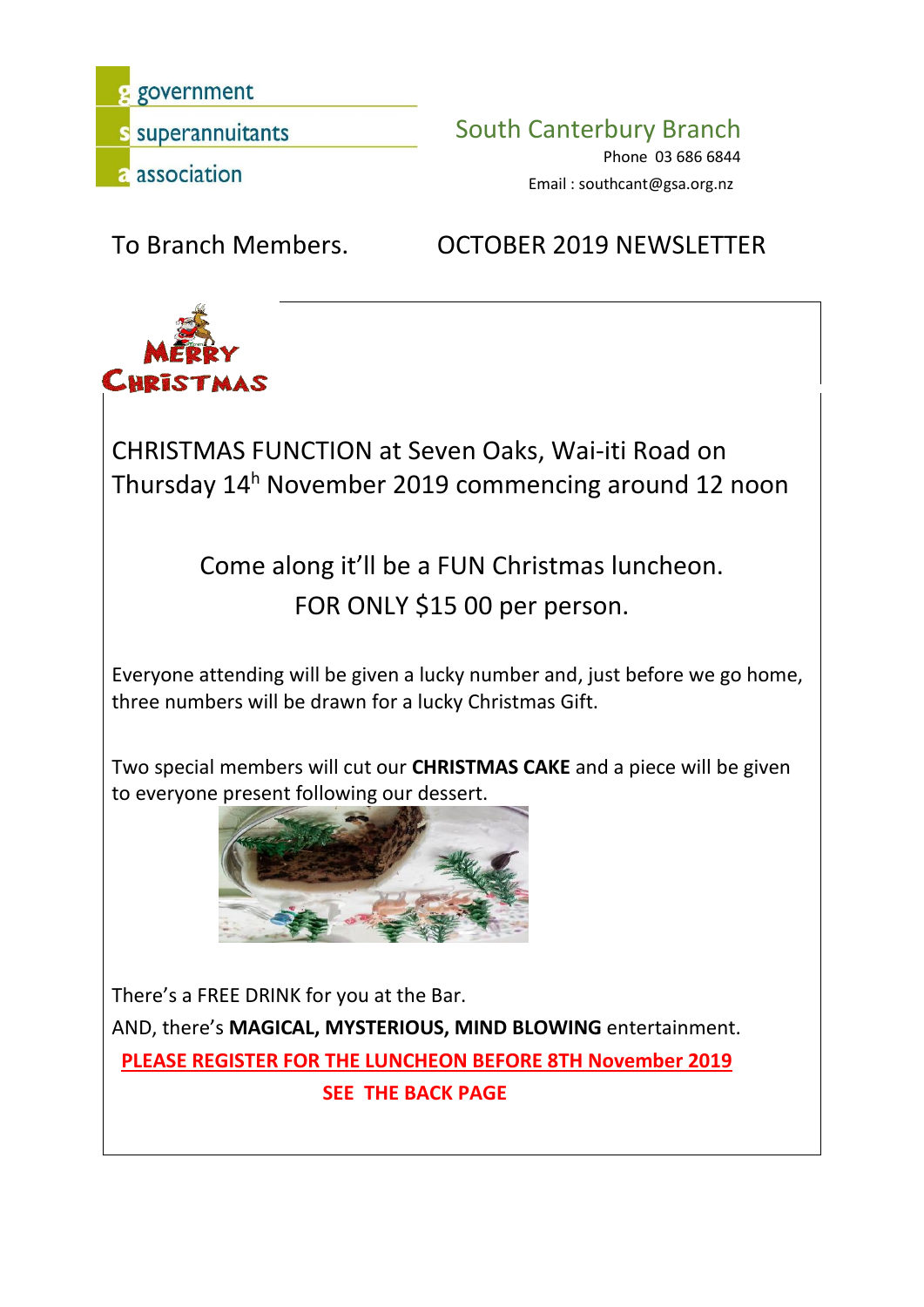

Greetings to all members of the South Canterbury Branch of GSA. Another year has passed very quickly.

As a branch we are indebted to the work for the past 5 years that Warren Iggo has been doing for us. It has not been an easy role to fill and we appreciate all the hours Warren and his wife Lindsay have put into the role of secretary/treasurer.

Since our last AGM in June, we have had two delegates at conference in Wellington. Our delegate has written a report for this newsletter and there will be more in the "Annuity News" which is enclosed with this newsletter.

Our committee for 2019 is: Warren Iggo Simon Schollum Graeme Holwell **David Allen** 

Jake Lamare Gavin Somerville Yvonne Blackwell

I would like to take this opportunity of wishing you all a very merry Christmas and New Year.

*Alison Ferriss*

And a Very Happy New Year.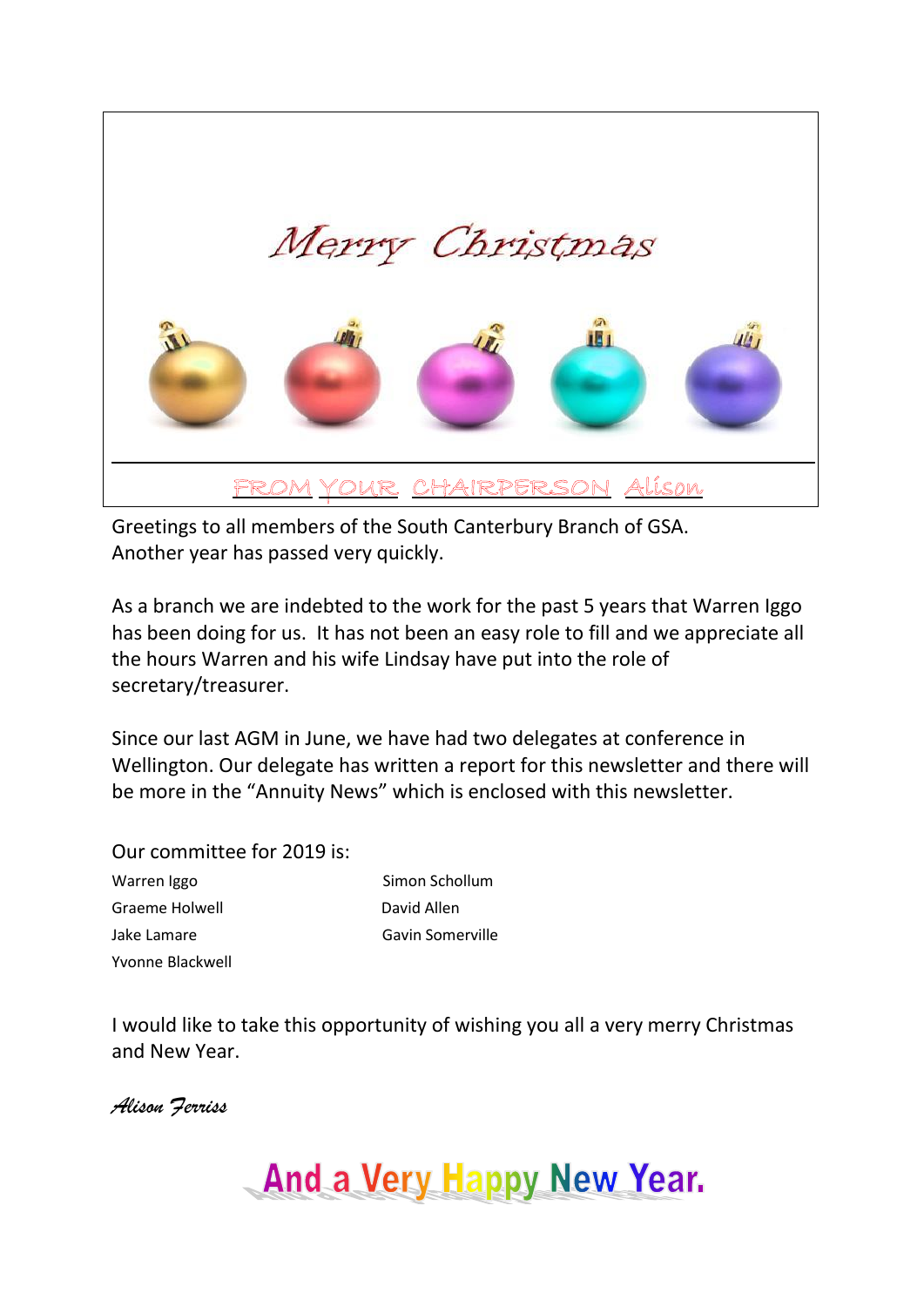Brief report following the GSA Annual Meeting held 7-8th Sep 2019 at West Plaza Wellington.

Re-elected for a second year, President Tony Hamilton adopted 'Team GSA' as the theme for the conference. Each day agenda items were completed on-schedule through constructive consensus among delegates and no major disagreements.

. pensioners-incomes. However, the status quo remains with motions to increase subs defeated in a 25/40 vote. Formulas to increase revenues by raising GSA subscriptions were fully debated. Main drivers for change are reduced membership incomes balanced against rising costs of doing business. Scenarios put forward included means-testing to address variations among

The 'Centenary Book' project in draft form awaits final indexing and choice of printer/publisher intended for a 2020 launch. Delegates acknowledged the significance for Branches to mark this anniversary and hopes 'the book' encapsulates for future generations important milestone achievements and the many battles won or lost over the years.

Recruitment: The Membership Sub-committee acknowledged increased recruitment following from the State Services Commission initiative in 2018 where payroll sections provide GSA information to their pre-annuitants. Unfortunately, privacy issues prevented this extending to  $\mathbf{L}$  authority has responsibility for other Government Superannuation  $\mathbf{L}$ primary & secondary schools. However, a poster now available for download from GSA has been designed in hopes these can be printed and placed on notice boards to attract new members.

Guest Speakers: Andrew Bayly (MP for Hunua) Opposition Spokesperson Revenue editions conditions and regulations from the regulation opposition opprobleme.<br>& Associate Spokesperson for Finance Chairperson, Finance & Expenditure Select Committee<br>Chairperson, Finance & Expenditure Select Committee DR. Deborah Russell (MP for New Lynn)

Both members of I amament acknowledged and supported the good work and conduct by the<br>GSA Team submitting on the CoLA issue which has successful passed through all phases of to our scheme. its readings and approvals and now awaits final sign-off from the Finance Minister Grant Both Members of Parliament acknowledged and supported the good work and conduct by the Robertson along with allocating funding.

Appointment of Board: President: Tony Hamilton (Northland) vice President: Alan Straker (Marlborough) Members: Rob Brangwin (Hawkes bay) Dallas Elvy (Wellington) Mike Smith (Wellington) Marjorie Thomas (Hawkes Bay) Alan Peck (Wellington) Appointment of Life Member: Mark Leys (Auckland)

For remaining issues and matters outside GSA's control, 'Council' mandated 'The Board' maintain a 'Watching Brief & Report' as developments occur ranging from the future of cheque books & increased complexity in financial reporting to proposed changes to the Incorporated Societies Act 1908.

Simon Schollum

GSA South Canterbury